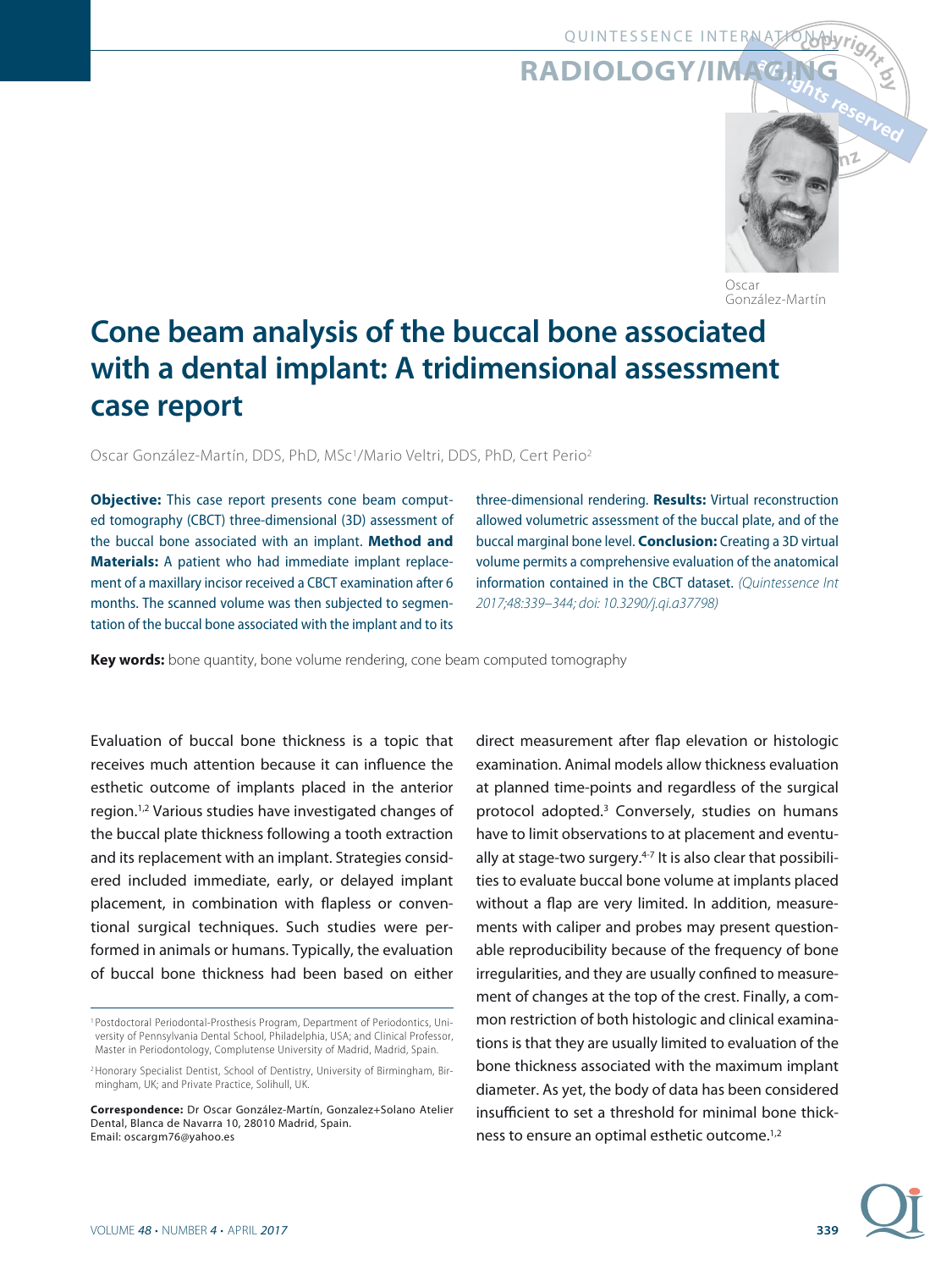### **González-Martín/Veltri**

A new possibility for investigating bone volumes associated with implants in a minimally invasive way is cone beam computed tomography (CBCT). Depending on the scanner employed, it has been shown that CBCT can produce measurements of buccal bone thickness greater than 0.8 to 1 mm that have a good resolution and accuracy.8,9

The aim of this case report is to demonstrate how CBCT can be used to evaluate buccal bone thickness associated with implants. CBCT single slice evaluation and a novel approach based on three-dimensional (3D) reconstruction are shown and discussed.

# **METHOD AND MATERIALS**

A Caucasian 50-year-old man presented seeking replacement of a single maxillary incisor. He was enrolled in a larger study on immediate implant placement approved by the institutional review board of the University of Pennsylvania (Protocol number 809472), as part of an observational prospective investigation on immediate implant placement. Following explanation of the study, the patient signed informed consent. Immediate implant placement was performed according to a protocol described previously.10 In brief, an implant was placed into the fresh extraction socket and the provisional restoration placed immediately. Adequate stability was ensured by undersizing the apical portion of the osteotomy. The patient was scheduled for postoperative checkups, and follow-up visits were planned every 6 months.

### **Radiographic examination**

CBCT examination of the anterior maxilla was performed after 6 months of follow-up. The equipment used (Kodak 9000 3D, Kodak) was set to 74 KV, 10 mA, 76 μm voxel resolution, a scanning time of 10.68 seconds, and to a 50 x 37 mm field of view (FOV). A radiologist aware of the aim of the study performed the examination.

### **2D bone thickness evaluation**

The CBCT dataset, as exported from the radiologic machine, was imported as 15 bit DICOM files into the MevisLab programming environment (MeVis Research; Fig 1). Using this software, the slices were reformatted so that the implant appeared perpendicularly reoriented and with the cortical bone plate perpendicular to the implant axis (Fig 1b). The volume was then displayed in axial, sagittal, and coronal viewing directions. In addition, a cross-hair instrument (in yellow in Figs 1 and 2) allowed selection of the same voxel on all the three displayed sections. One cross-section was taken at the implant midline and two slightly off center towards the left and the right (Fig 1). Cross-sections were then used to evaluate buccal bone dimension. Two additional cross-sections were obtained with different orientations of the scanned bone volume.

all rights res

### **3D bone volume evaluation**

The above-mentioned reformatted slices were then imported into software for image segmentation (ITK-Snap).<sup>11,12</sup> A region of interest was then created whose boundaries were the implant-abutment interface, the implant apex, and the implant diameter parallel to the buccal bone plate (Fig 3). This region of interest was subjected to semi-automated segmentation of the buccal bone. Image segmentation refers to a process of examining cross-sections of a volumetric dataset and outlining the structures of interest visible in these cross-sections. After segmentation, a 3D graphical rendering of the volumetric object was obtained and saved to an .STL file (Fig 3). This .STL file was imported into inspection software (Qualify, Geomagic) where the volume was divided into apical and coronal halves and also into distal, medial, and mesial thirds. For each of these six portions the corresponding bone volume was computed using Geomagic software (Fig 4). In addition, the whole buccal bone plate of the anterior alveolar process was segmented as above along with the associated dental implant (Fig 5).

# **RESULTS**

The implant was permanently restored 6 months following implant placement. It remained in function and symptom-free through a 24-month follow-up period. No complications were reported and the patient was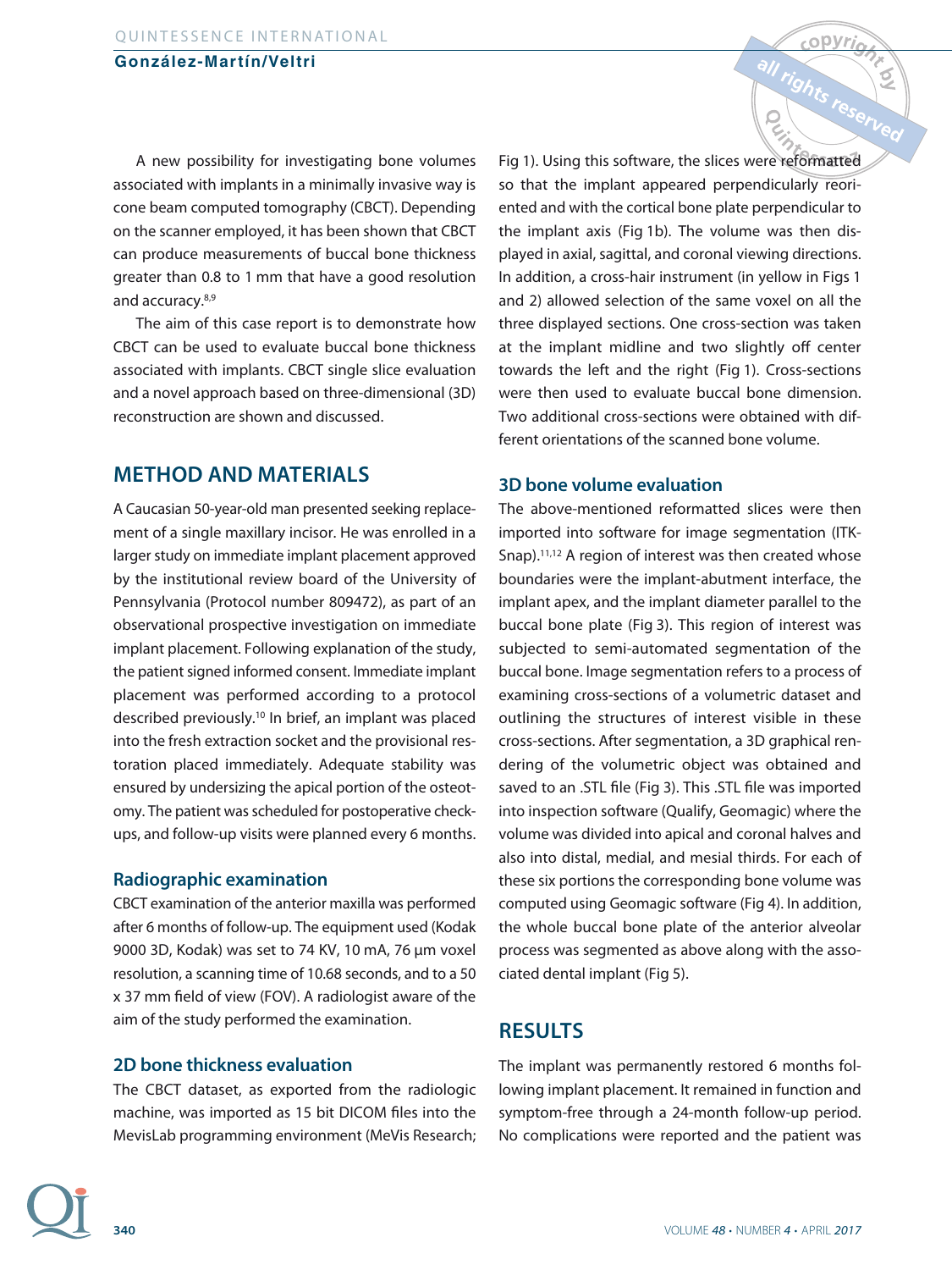# QUINTESSENCE INTERNATIONALY

## **González-Martín/Veltri**

 $\tilde{Q}$ 

Figs 1a to 1c A 2D cross-section was made perpendicular to the buccal bone plate (b). When this cross-section is correctly placed in the implant center, it may seem that the fenestration affects the whole bone plate associated with the implant. However, the fenestration affects only a narrow area and disappears when moving the cross-section mesially (a) or distally (c). Yellow lines represent cross-hairs focusing all the three slide views onto the same location in the image volume.



satisfied with the treatment outcome. The CBCT examination, 6 months after placement, showed a narrow buccal bone fenestration that was located at the midline of the implant. When using the 2D analysis, the defect varied in appearance depending on the selected slice (Fig 1) and on the orientation of the scanned bone volume (Fig 2). Conversely, when using the 3D analysis, the bone associated with the dental implant could be assessed in detail and evaluated volumetrically (Fig 4). The 3D volume also allowed comprehensive observation of the buccal marginal bone level and evaluation of the extent of the defect in the context of the whole buccal bone plate (Fig 5).

# **DISCUSSION**

Evaluation of buccal bone thickness associated with dental implants using CBCT is a subject that is receiving increasing interest from researchers.<sup>1,2</sup> Nonetheless, a recent literature review on studies employing CBCT to evaluate the fate of maxillofacial bone grafts, pointed out how, despite the diffusion of the new imaging tech-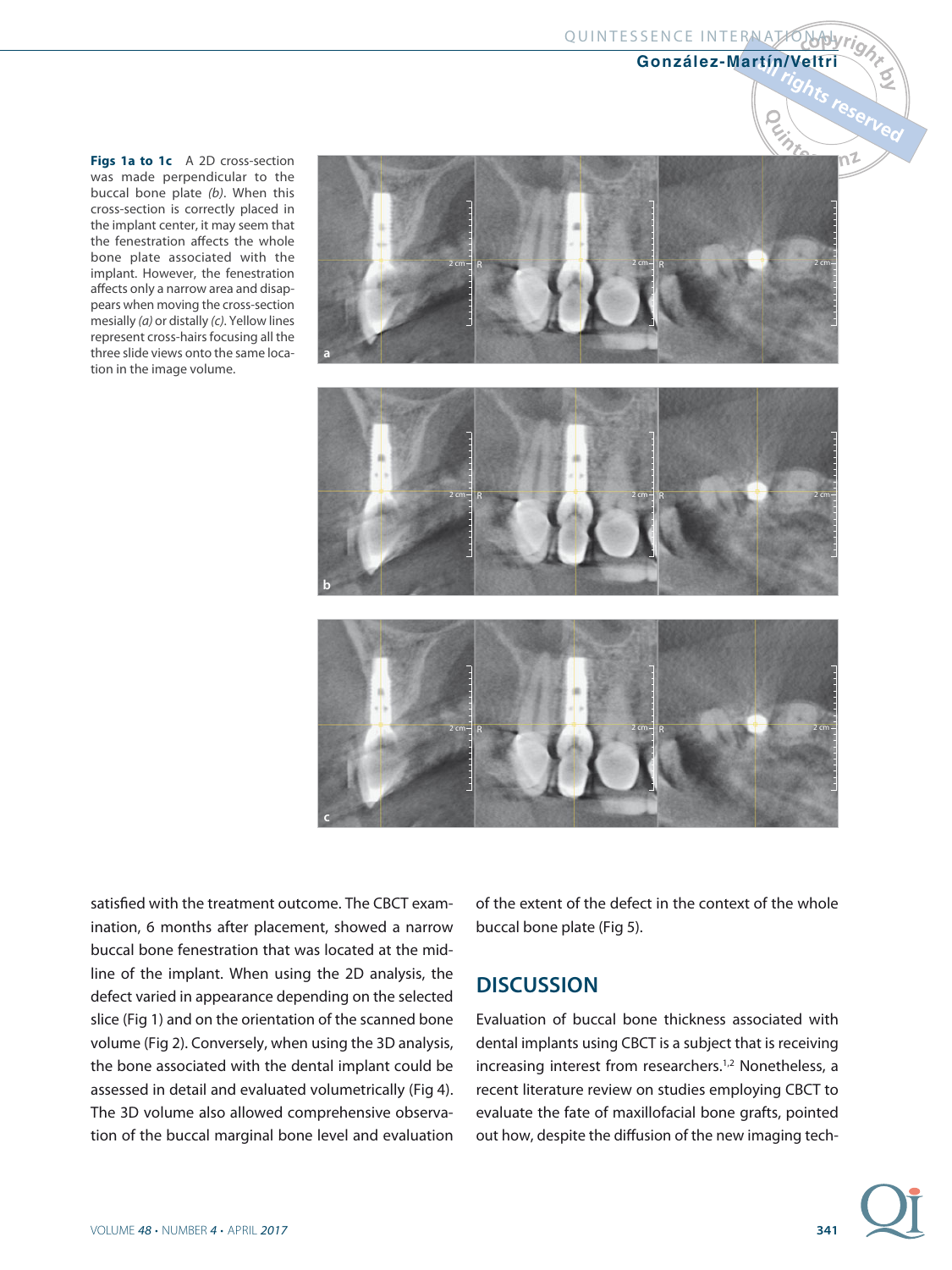## **González-Martín/Veltri**





**Figs 2a and 2b** Effect of different orientations of the scanned bone volume (compare the right third of the two images) on the 2D cross-sections (left third). Although the cross-section lies in the implant center in both cases, the fenestration disappears in (b) because of the different bone volume orientation.

nique, the reproducibility and scientific impact of the investigations has not increased.13 At present, CBCT data are most often used after reformatting in 2D images that can be scrolled in any plane and direction. However, it has been shown that the choice of contrast, the orientation of the plane used for cross-sections, and the slice thickness could influence the appearance of these 2D reconstructed images.<sup>13</sup> This is in agreement with the present report where the slice choice (Fig 1) and dataset orientation (Fig 2) influenced the 2D appearance of the buccal bone associated with an implant. It was also advocated that an ideal method should allow for visualization of the full bone profile for evaluation of the whole bone volume.<sup>13</sup> The present novel protocol for CBCT data analysis was set up with the aim of whole bone volume evaluation and it could be helpful in the investigation of the remodeling pattern and the dimensions of buccal bone at implants. An increased understanding of these aspects could aid

optimization of the treatment strategy and outcome of implant-supported prostheses.

From the present case report, it appears that an effective way to exploit the new technology is through the use of software for segmentation and creation of a 3D model of the whole buccal plate associated with the implant. In this way, visualization and quantification of any dehiscence or fenestration that could develop following the initial period of bone remodeling would be possible. In addition, whenever serial CBCT images are available, it would be possible to quantitatively compare changes of the bone volume associated with the implant. Results from a series of studies on skeletal changes due to growth and orthodontic treatment suggest that the reproducibility of the segmentation process to create 3D models is good.14,15 It should, however, be kept in mind that dental implants will generate artifacts when imaged with CBCT scanners. These artifacts will depend on the type of the scanner and also on the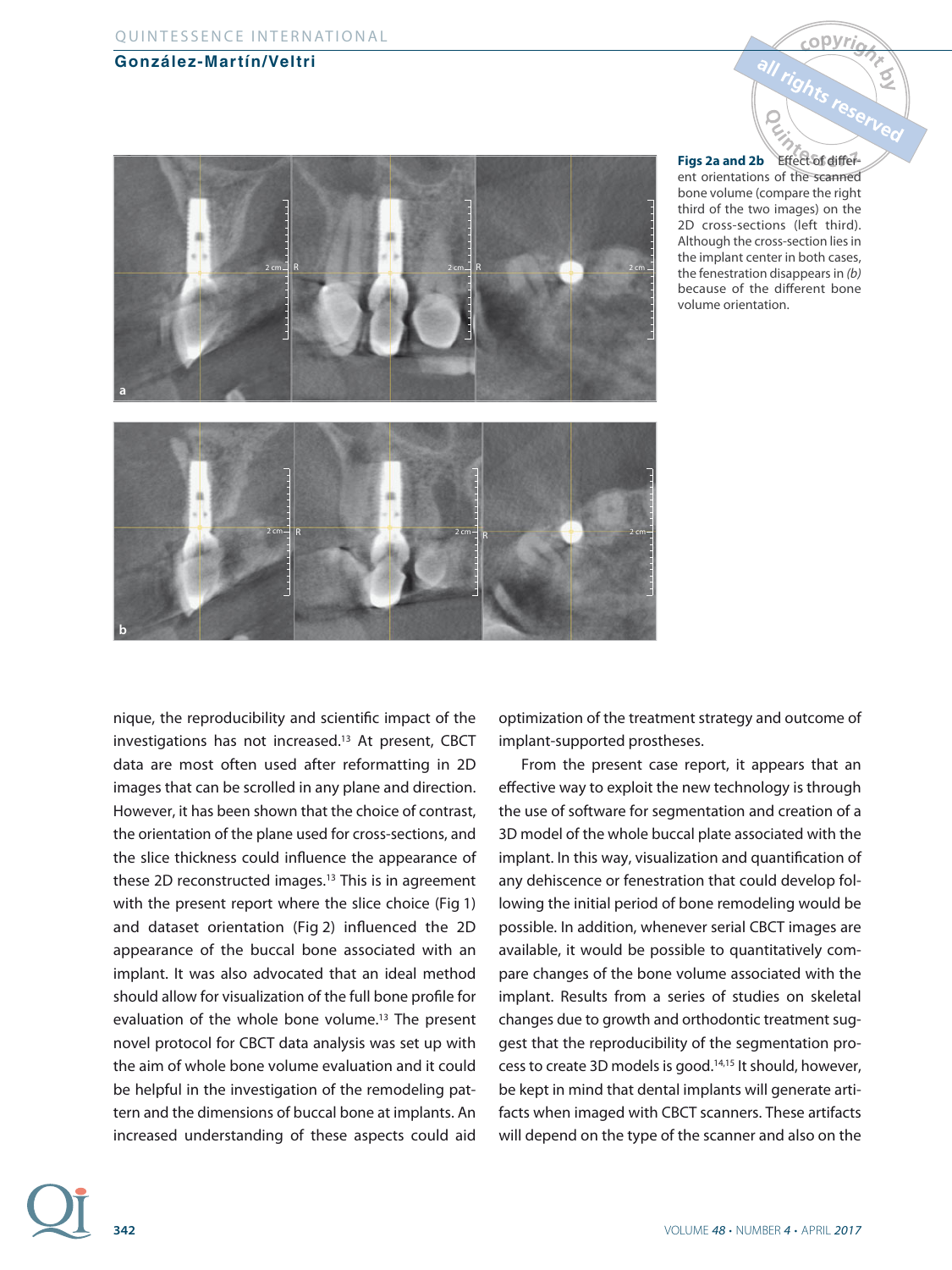#### QUINTESSENCE INTERNATIONALLY

#### **González-Martín/Veltri**

 $\tilde{Q}$ 

**Fig 3** Selection of the volume of interest undergoing segmentation for virtual volume creation (red dotted rectangles). Its boundaries are: implantabutment interface; top of the implant, mesiodistal implant dimension. The resulting virtual bone volume (in red) shows the extent of the fenestration, and the morphology of the marginal bone level.

**Fig 4** A 3D rendering of the segmented implant and its associated buccal bone volume. An analysis of the bone volume was performed. From top left segment clockwise: apical distal: 14.6 mm<sup>3</sup>; apical medial 7.86 mm<sup>3</sup>; apical mesial 11.05 mm<sup>3</sup>; coronal mesial 9.06 mm<sup>3</sup>; coronal medial 1.79 mm<sup>3</sup>; coronal distal 8.36 mm3.

**Fig 5** A 3D rendering of a wider portion of the buccal bone plate and the associated dental implant. It is possible to assess the location of the fenestration and also the buccal marginal bone level.



 $1 - \text{ITK-SNAP } 2.1.4$ -rc

thickness of the associated bone.<sup>8,9</sup> At present, therefore, very thin bone structures associated with a dental implant may not be visible on CBCT images and this would constitute a limitation regardless of the methodology for the analysis of the scanned CBCT volume.

A positive aspect of the ITK-Snap software employed is the possibility to allow for regional semi-automatic segmentation employing user-initialized deformable implicit surfaces that evolve to the most appropriate border between neighboring structures. The segmentation process, although started by the operator, is completed by the software.

Compared to conventional CBCT viewers that only allow the analysis of 2D slices, creating a virtual 3D model allows the clinician to analyze the bone volume of interest at a glance.<sup>14</sup> From a set of more than 300 axial cross-sectional slices, it is possible to build 3D virtual models.

The first step in image processing is to outline the shape of structures visible in the cross-sections of a volumetric data set, a process called segmentation. After the segmentation, a 3D graphic rendering of the volumetric object allows navigation between voxels in the volumetric image and the 3D graphics with zoom-